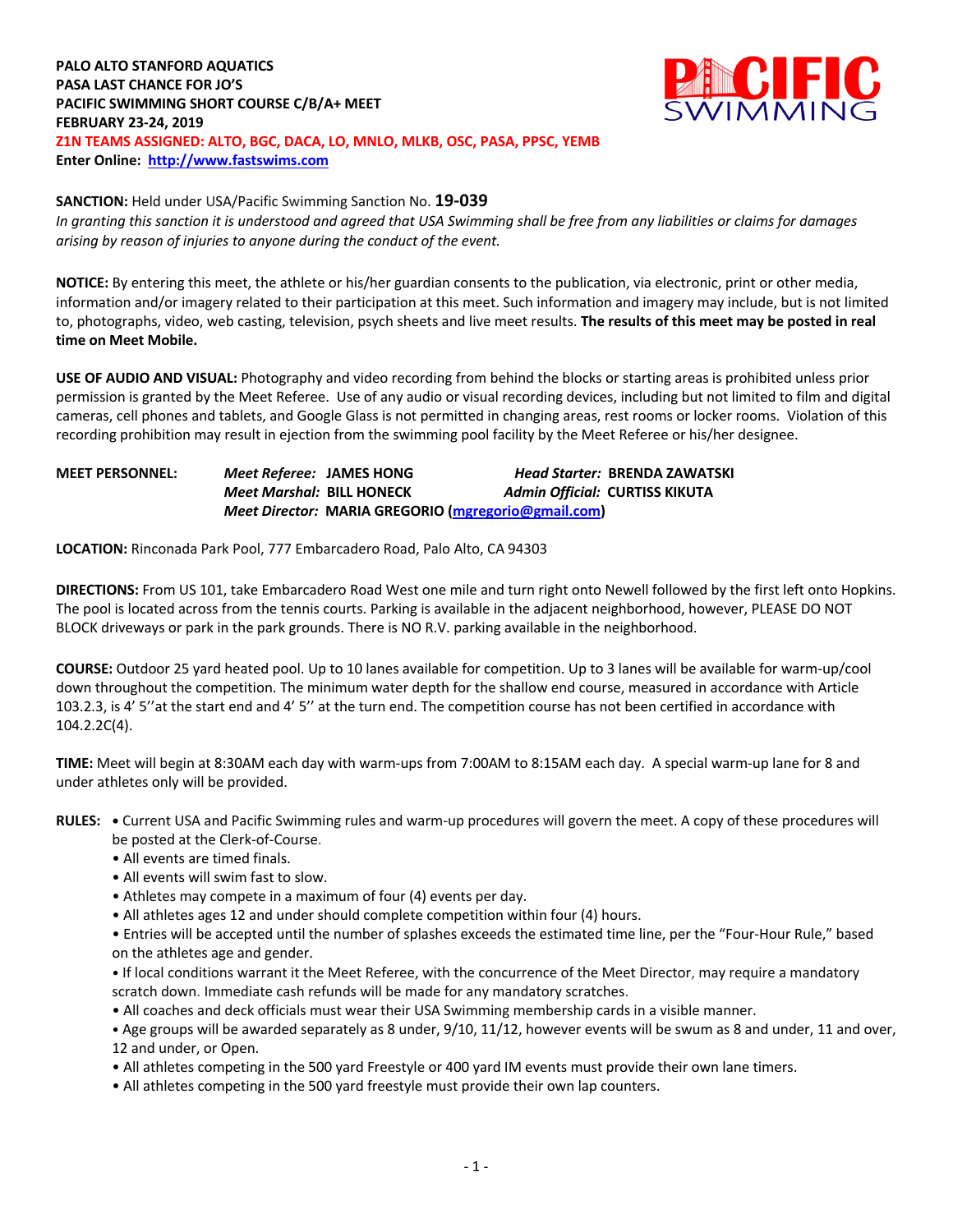**ATTENTION HIGH SCHOOL ATHLETES:** If you are a high school athlete in season, you need to be Unattached from this meet. It is the athlete's responsibility to be Unattached from this meet. You can un-attach at the meet if necessary. This does not apply to athletes swimming under the rules of the Nevada Interscholastic Activities Association (NIAA).

**UNACCOMPANIED ATHLETES:** Any USA-S athlete-member competing at the meet must be accompanied by a USA Swimming member-coach for the purposes of athlete supervision during warm-up, competition and warm-down. If a coach-member of the athlete's USA-S Club does not attend the meet to serve in said supervisory capacity, it is the responsibility of the athlete or the athlete's legal guardian to arrange for supervision by a USA-S member-coach. The Meet Director or Meet Referee may assist the athlete in making arrangements for such supervision; however, it is recommended that such arrangements be made in advance of the meet by the athlete's USA-S Club Member-Coach.

**RACING STARTS:** Athletes must be certified by a USA-S member-coach as being proficient in performing a racing start, or must start the race in the water. It is the responsibility of the athlete or the athlete's legal guardian to ensure compliance with this requirement.

**RESTRICTIONS** • Smoking and the use of other tobacco products is prohibited on the pool deck, in the locker rooms, in spectator

- seating, on standing areas and in all areas used by athletes, during the meet and during warm-up periods.
- Smoking is NOT allowed at Rinconada Park. (See city park rules:

http://www.cityofpaloalto.org/news/displaynews.asp?NewsID=2366&TargetID=1,36)

• Sale and use of alcoholic beverages is prohibited in all areas of the meet venue.

- No glass containers are allowed in the meet venue.
- No propane heater is permitted except for snack bar/meet operations.
- All shelters must be properly secured.
- All animals are prohibited from the competition venue including the pool, deck areas, & locker rooms during swim meets.
- Changing into or out of swimsuits other than in locker rooms or other designated areas is prohibited.

• Destructive devices, to include but not limited to, explosive devices and equipment, firearms (open or concealed), blades, knives, mace, stun guns and blunt objects are strictly prohibited in the swimming facility and its surrounding areas. If observed, the Meet Referee or his/her designee may ask that these devices be stored safely away from the public or removed from the facility. Noncompliance may result in the reporting to law enforcement authorities and ejection from the facility. Law enforcement officers (LEO) are exempt per applicable laws.

• Operation of a drone, or any other flying apparatus, is prohibited over the venue (pools, athlete/coach areas, spectator areas and open ceiling locker rooms) any time athletes, coaches, officials and/or spectators are present.

**ELIGIBILITY:** • Athletes must be current members of USA-S and enter their name and registration number on the meet entry card as they are shown on their Registration Card. If this is not done, it may be difficult to match the athlete with the registration and times database. The meet host will check all athlete registrations against the SWIMS database and if not found to be registered, the Meet Director shall accept the registration at the meet (a \$10 surcharge will be added to the regular registration fee). Duplicate registrations will be refunded by mail.

• Athletes in the "A" Division must have met at least USA Swimming Motivational "A" minimum time standard. Athletes in the "B" Division must have met at least the listed "B" minimum time standard. All entry times slower than the listed "B" time standard will be in the "C" Division.

• Entries with **"NO TIME" will be ACCEPTED. Exception – 500 Yard Free and 400 Yard IM.**

• **400 IM and 500 free athletes must meet the National Motivational BB time standard for their age group**. If the athlete does not have a time in these events, they may meet the National Motivational BB time standard in the 200 IM or 200 free respectively. Athletes qualifying via a 200 should enter at the minimum BB time standard for the event. 200 times will be checked against the database and exceptions will be sent to their coach for review. **Coach verified times may be accepted**.

• Entry times submitted for this meet may be checked against a computer database and may be changed in accordance with Pacific Swimming Entry Time Verification Procedures.

• Disabled athletes are welcome to attend this meet and should contact the Meet Director or Meet Referee regarding any special accommodations on entry times and seeding per Pacific Swimming policy.

• Athletes 19 years of age and over may compete in the meet for time only, no awards. Such athletes must have met standards for the 17-18 age group.

• The athlete's age will be the age of the athlete on the first day of the meet.

**ENTRY PRIORITY:** Zone 1N Athletes from ALTO, BGC, DACA, LO, MNLO, MLKB, OSC, PASA, PPSC, and YEMB entering online must do so by 11:59 PM, Wednesday, February 6th in order to receive priority acceptance to the meet. Zone 1N Athlete's surface mail entries must be postmarked by Monday, February 4th in order to receive priority acceptance to the meet. No athletes other than those in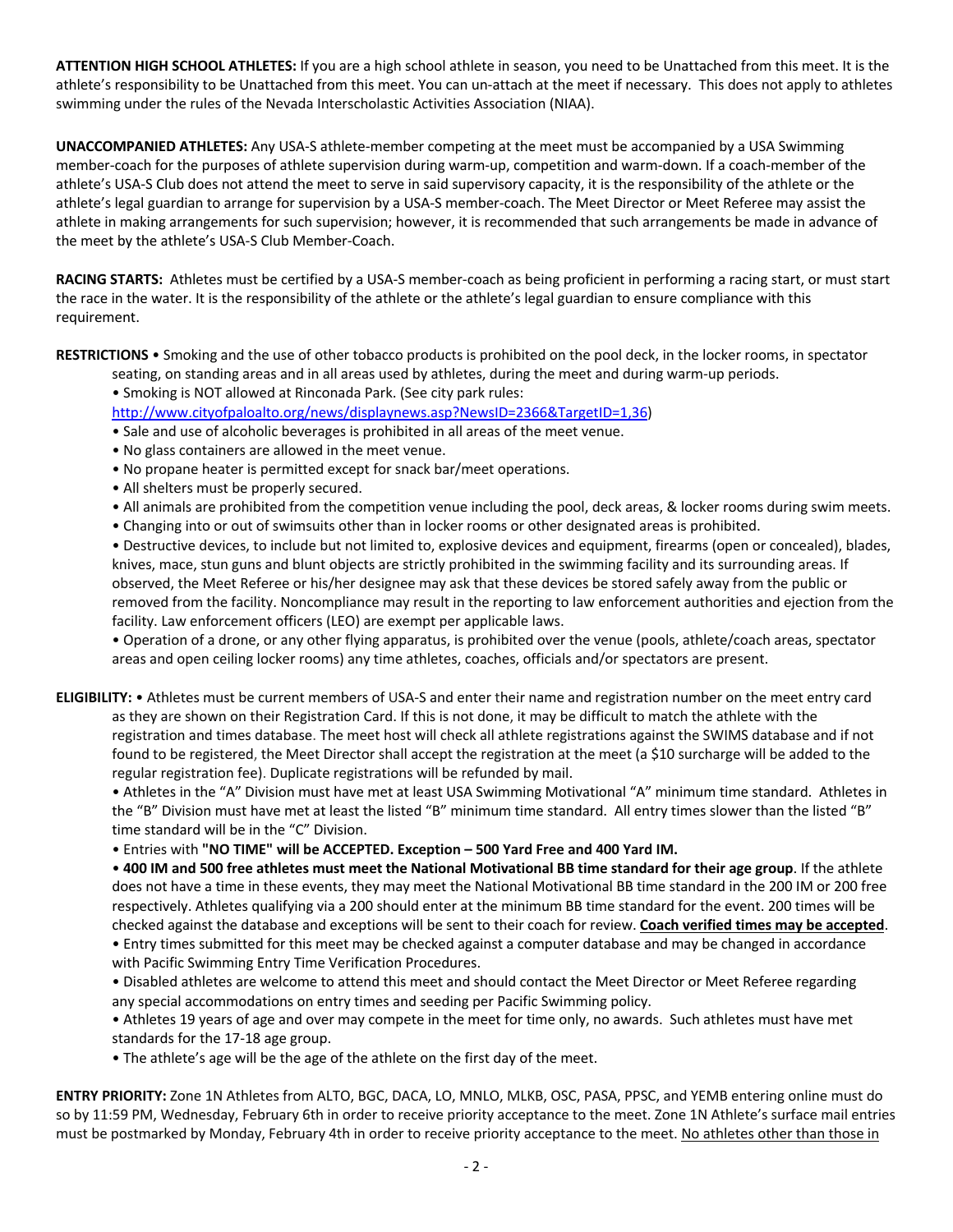Zone 1N ALTO, BGC, DACA, LO, MNLO, MLKB, OSC, PASA, PPSC, and YEMB may enter the meet until the preference period has concluded.

**ENTRY FEES:** \$4.00 per event plus an \$8.00 participation fee per athlete. Entries will be rejected if payment is not sent at time of request. No refunds will be made, except mandatory scratch downs.

**ONLINE ENTRIES:** You may enter this meet online or by U.S. mail. To enter on-line go to http://www.fastswims.com to receive an immediate entry confirmation. This method requires payment by credit card. FastSwims charges a processing fee for this service, 6.5% of the total Entry Fees plus \$0.75 per transaction, regardless of number of athletes. Please note that the processing fee is a separate fee from the Entry Fees. If you do not wish to pay the processing fee, enter the meet using a mail entry. **Entering online is a convenience, is completely voluntary, and is in no way required or expected of an athlete by Pacific Swimming.** Online entries will be accepted through Wednesday, **February 13th, 2019 11:59PM PST.** LATE ENTRIES WILL NOT BE ACCEPTED. NO REFUNDS.

**MAILED OR HAND DELIVERED ENTRIES**: Entries must be on the attached consolidated entry form. Forms must be filled out completely and printed clearly with athlete's best time. Entries must be postmarked by midnight, Monday, FEBRUARY 11<sup>th</sup>, 2019 or hand delivered by 6:30 p.m. Wednesday, FEBRUARY 13<sup>th</sup>, 2019. No late entries will be accepted. Requests for confirmation of receipt of entries should include a self-addressed envelope.

## **Make check payable to**: **PASC**

# **Mail entries to**: **PALO ALTO STANFORD AQUATICS Hand deliver entries to: PALO ALTO STANFORD AQUATICS C/O ANGELA CHAO C/O ANGELA CHAO 2521 LOUIS ROAD 2521 LOUIS ROAD PALO ALTO, CA 94303 PALO ALTO, CA 94303**

**CHECK-IN:** The meet will be deck seeded. Athletes must check-in at the Clerk-of-Course. No event shall be closed more than 30 minutes before the scheduled start of the session. Close of check-in for all individual events shall be no more than 60 minutes before the estimated time of the start of the first heat of the event. Athletes who do not check in will not be seeded and will not be allowed to compete in that event.

**SCRATCHES:** Any athletes not reporting for or competing in an individual timed final event that they have checked in for shall not be penalized.

**AWARDS:** Individual events will be awarded in the A, B, and C division. Ribbons for First through Eighth place will be given to the following age groups 8 & U, 9-10, 11-12. Athletes 13 years of age and older will not receive awards. "A" time medals will be given to athletes achieving a new "A" time ("PC-A" for 8 & Under Athletes, USA-S "A" for 9 & Over Athletes), regardless of place achieved in the event. All awards must be picked up at the meet by coaches at the end of the meet. Awards will not be mailed.

**ADMISSION:** Free. Programs will not be available for purchase.

**SNACK BAR & HOSPITALITY:** A snack bar will be available throughout the competition. Coaches and working deck officials will be provided lunch. Hospitality will serve refreshments to timers and volunteers.

**MISCELLANEOUS:** No overnight parking is allowed. Facilities will not be provided after meet hours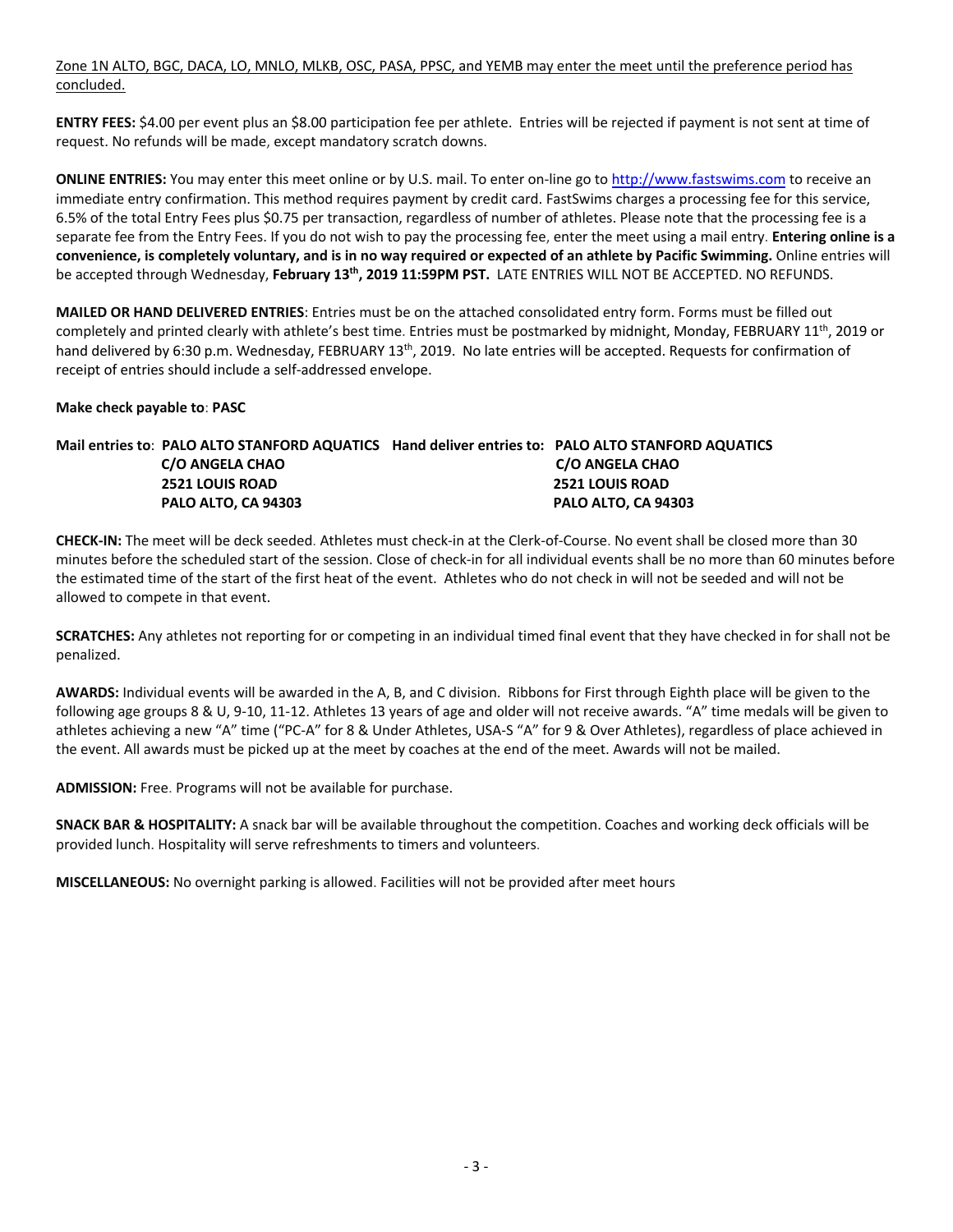**MINIMUM OFFICIALS:** Clubs must follow Zone 1 North rules for providing officials. Each club must provide officials for each session according to the number of athletes entered in that session, following the table below. Clubs that do not provide sufficient officials must provide coaches to act in the place of officials.

| Club athlete entered in session | Trained and carded officials requested |  |  |  |  |  |  |
|---------------------------------|----------------------------------------|--|--|--|--|--|--|
| $1 - 10$                        |                                        |  |  |  |  |  |  |
| 11-25                           |                                        |  |  |  |  |  |  |
| 26-50                           |                                        |  |  |  |  |  |  |
| 51-75                           |                                        |  |  |  |  |  |  |
| 76-100                          |                                        |  |  |  |  |  |  |
| 100 or more                     | 5 and up (1 for every 25 athletes)     |  |  |  |  |  |  |

#### **EVENT SUMMARY**

|                 |                 | <b>SATURDAY</b> |                 | <b>SUNDAY</b>     |                 |                 |                 |  |  |  |
|-----------------|-----------------|-----------------|-----------------|-------------------|-----------------|-----------------|-----------------|--|--|--|
| 8 & UN          | $9 - 10$        | $11 - 12$       | 13/OVER         | <b>8 &amp; UN</b> | $9 - 10$        | $11 - 12$       | 13/OVER         |  |  |  |
| <b>200 FREE</b> | <b>200 FREE</b> | <b>200 FREE</b> | <b>200 FREE</b> | 25 BREAST         | 200 IM          | 200 IM          | 200 IM          |  |  |  |
| 25 FREE         | <b>100 FLY</b>  | <b>100 FLY</b>  | <b>100 FLY</b>  | 100 BACK          | 100 BACK        | 100 BACK        | 100 BACK        |  |  |  |
| <b>100 FLY</b>  | 50 BACK         | 50 BACK         | 100 BREAST      | <b>50 BREAST</b>  | 50 BREAST       | 50 BREAST       | 200 BREAST      |  |  |  |
| 50 BACK         | 100 BREAST      | 100 BREAST      | 200 BACK        | <b>25 FLY</b>     | <b>50 FLY</b>   | 200 BREAST      | <b>100 FREE</b> |  |  |  |
| 100 BREAST      | 100 IM          | 200 BACK        | 100 IM          | <b>50 FLY</b>     | <b>100 FREE</b> | <b>50 FLY</b>   | <b>200 FLY</b>  |  |  |  |
| 25 BACK         | 50 FREE         | 100 IM          | 50 FREE         | <b>100 FREE</b>   | <b>500 FREE</b> | <b>100 FREE</b> | <b>500 FREE</b> |  |  |  |
| 100 IM          |                 | 50 FREE         | 400 IM          |                   |                 | <b>200 FLY</b>  |                 |  |  |  |
| 50 FREE         |                 | 400 IM          |                 |                   |                 | <b>500 FREE</b> |                 |  |  |  |

## **EVENTS**

|               | SATURDAY, FEBRUARY 23, 2019 |               |               | SUNDAY, FEBRUARY 24, 2019 |                           |  |  |
|---------------|-----------------------------|---------------|---------------|---------------------------|---------------------------|--|--|
| <b>EVENT#</b> | <b>EVENT</b>                | <b>EVENT#</b> | <b>EVENT#</b> |                           | <b>EVENT</b>              |  |  |
|               | OPEN 200 FREE               | 2             | 21            |                           | 9&O 200 IM                |  |  |
| 3             | 8-UN 25 Free                | 4             | 23            |                           | 8&U 25 BREAST             |  |  |
| 5             | OPEN 100 FLY                | 6             | 25            |                           | <b>OPEN 100 BACK</b>      |  |  |
| 7             | <b>12&amp;U 50 BACK</b>     | 8             | 27            |                           | <b>12&amp;U 50 BREAST</b> |  |  |
| 9             | <b>OPEN 100 BREAST</b>      | 10            | 29            |                           | 8&U 25 FLY                |  |  |
| 11            | <b>8&amp;U 25 BACK</b>      | 12            | 31            |                           | 11&O 200 BREAST           |  |  |
| 13            | 11&O 200 BACK               | 14            | 33            |                           | 12&U 50 FLY               |  |  |
| 15            | <b>OPEN 100 IM</b>          | 16            | 35            |                           | OPEN 100 FREE             |  |  |
| 17            | <b>OPEN 50 FREE</b>         | 18            | 37            |                           | 11&O 200 FLY              |  |  |
| 19            | 11&O 400 IM*                | 20            | 39            |                           | 9&O 500 FREE*             |  |  |

|                | SATURDAY, FEBRUARY 23, 2019 |               | SUNDAY, FEBRUARY 24, 2019 |  |                               |  |  |
|----------------|-----------------------------|---------------|---------------------------|--|-------------------------------|--|--|
| NT#            | <b>EVENT</b>                | <b>EVENT#</b> | <b>EVENT#</b>             |  | <b>EVENT#</b><br><b>EVENT</b> |  |  |
|                | OPEN 200 FREE               | 2             | 21                        |  | 9&O 200 IM                    |  |  |
| 3              | 8-UN 25 Free                | 4             | 23                        |  | 8&U 25 BREAST                 |  |  |
| 5              | OPEN 100 FLY                | 6             | 25                        |  | <b>OPEN 100 BACK</b>          |  |  |
| $\overline{7}$ | <b>12&amp;U 50 BACK</b>     | 8             | 27                        |  | <b>12&amp;U 50 BREAST</b>     |  |  |
| 9              | <b>OPEN 100 BREAST</b>      | 10            | 29                        |  | 8&U 25 FLY                    |  |  |
| L1             | <b>8&amp;U 25 BACK</b>      | 12            | 31                        |  | 11&O 200 BREAST               |  |  |
| L3             | 11&O 200 BACK               | 14            | 33                        |  | 12&U 50 FLY                   |  |  |
| L5             | <b>OPEN 100 IM</b>          | 16            | 35                        |  | OPEN 100 FREE                 |  |  |
| L7             | <b>OPEN 50 FREE</b>         | 18            | 37                        |  | 11&O 200 FLY                  |  |  |
| L9             | 11&O 400 IM*                | 20            | 39                        |  | 9&O 500 FREE*                 |  |  |

\*Athletes in the 500 FREE and 400 IM must have achieved a USA-S "BB" Time Standard in 500 FR or 200 FR and 400 IM or 200 IM, respectively.

\*Athletes in the 400 IM MUST provide their own timers.

\*Athletes in the 500 FREE MUST provide their own timers and lane counters

Use the following URL to find the time standards: http://www.pacswim.org/swim-meet-times/standards